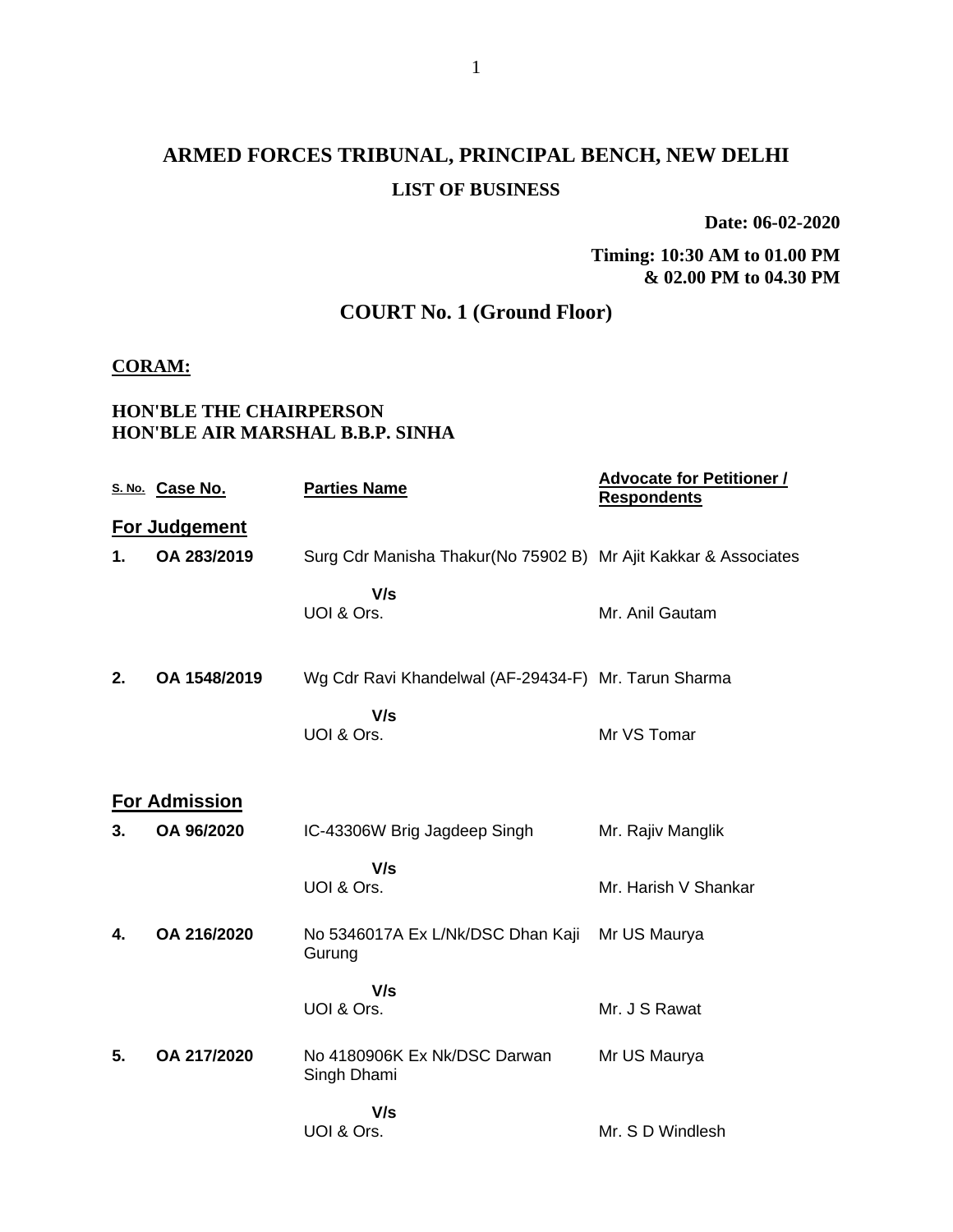| 6.  | OA 219/2020                       | No. 10182455-M Sep/DSC Yogendra<br>Ram        | Mr. U S Maurya                      |
|-----|-----------------------------------|-----------------------------------------------|-------------------------------------|
|     |                                   | V/s<br>UOI & Ors.                             | Mr. Y P Singh                       |
| 7.  | OA 220/2020                       | No. 1082263-Y L/Nk/DSC Sahadev<br>Singh Tomar | Mr. U S Maurya                      |
|     |                                   | V/s<br>UOI & Ors.                             | Mr. S P Sharma                      |
|     | <b>For Execution</b>              |                                               |                                     |
| 8.  | MA 92/2017                        | NK /JE Hakmuddeen                             | Mr. Alok Kishor                     |
|     | in<br>OA 59/2013 (RB<br>Mumbai)   | V/s<br>UOI & Ors.                             | Mr Harish V Shankar                 |
|     | <b>For Orders</b>                 |                                               |                                     |
| 9.  | MA 3282/2019                      | Nk Jaspal Singh                               | Dr. Ritu Bhardwaj                   |
|     | in.<br>OA 943/2017                | V/s<br>UOI & Ors                              | Mr. Arvind Patel                    |
| 10. | MA 115/2020<br>in                 | IC-46964N Col M Yaseen                        | Mr. S S Pandey & Associates         |
|     | OA 1640/2018                      | V/s<br>UOI & Ors.                             | Dr. Vijendra Singh Mahndiyan        |
| 11. | MA 116/2020<br>in                 | Avm Shreesh Mohan (No 16966 G)                | Mr Ajit Kakkar & Associates         |
|     | OA 1868/2018                      | V/s<br>UOI & Ors                              | Mr. Karan Singh Bhati, Sr.<br>CGSC  |
| 12. | MA 118/2020<br>ın<br>OA 1651/2017 | Pardeep Kumar Ex-LA (AH)<br>(No.133410F)      | Mr. Ajit Kakkar & Associates        |
|     |                                   | V/s<br>UOI & Ors                              | Mr. Harish V Shankar                |
| 13. | MA 217/2020<br>$\mathsf{In}$      | Ex Sepoy Ashok Kumar                          | Mr. Angsuman Ojha & Rohit<br>Pratap |
|     | OA 1270/2017                      | V/s<br>UOI & Ors                              | Dr. Vijendra Singh Mahndiyan        |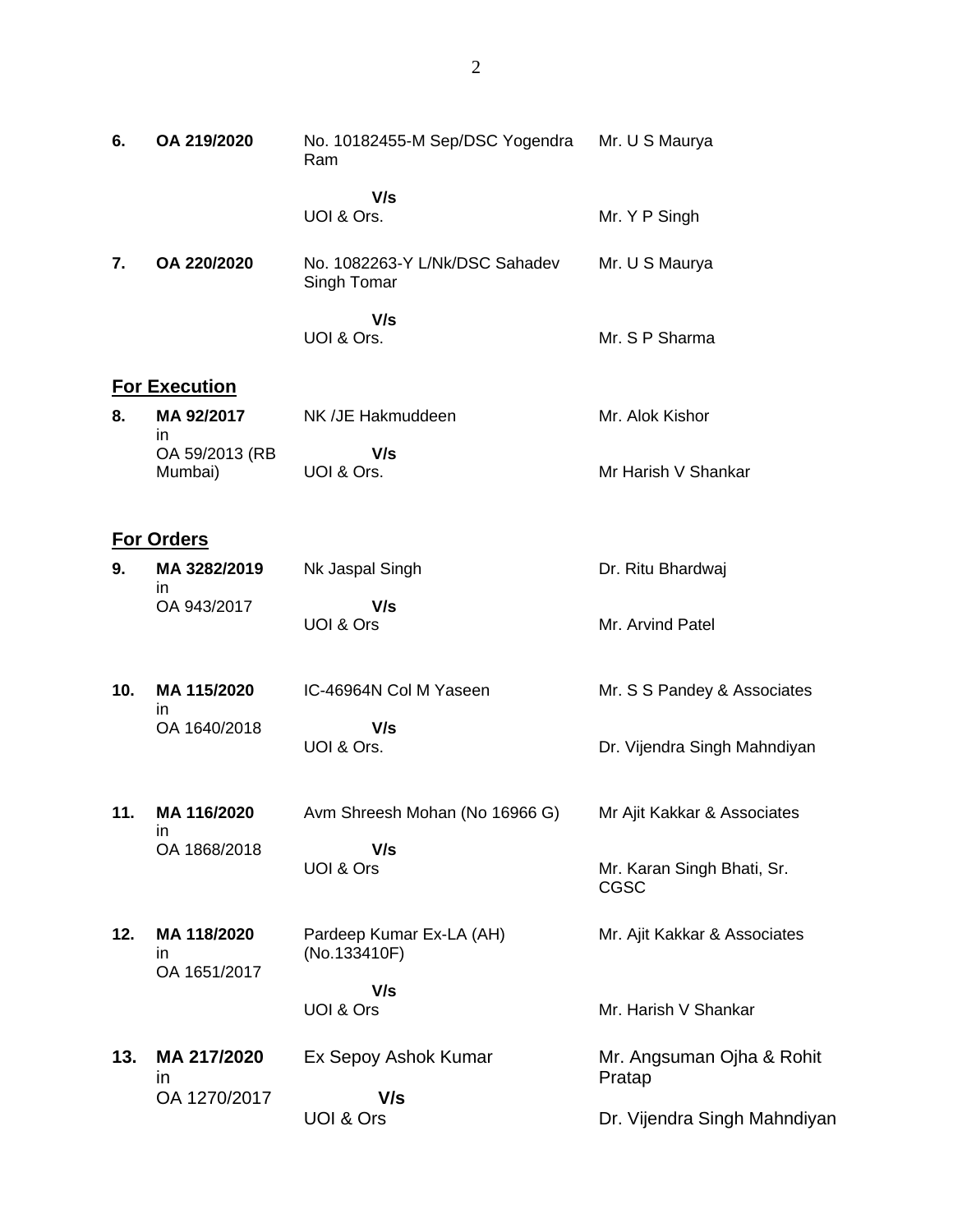| 14. | MA 252/2020<br>in<br>OA 39/2018   | Cdr Srimali Venkiteela (04659 N)<br>V/s<br>UOI & Ors | Mr Angsuman Ojha & Arunima<br>Dwivedi<br>Mr. J S Yadav |
|-----|-----------------------------------|------------------------------------------------------|--------------------------------------------------------|
| 15. | MA 253/2020<br>in.<br>OA 145/2017 | Smt Vaishali Butalia<br>V/s<br>UOI & Ors             | Mr Angsuman Ojha & Arunima<br>Dwivedi                  |
|     |                                   |                                                      | Mr. Prabodh Kumar                                      |
| 16. | MA 288/2020<br>in                 | Lt Col N Kanwar (NR-18542M)                          | Mr. Anil Bakshi                                        |
|     | OA 1020/2017                      | V/s<br>UOI & Ors.                                    | Mr Tarunvir Singh Khehar                               |
| 17. | MA 298/2020<br>in.<br>MA 257/2020 | IC 58759W Lt Col Elvin Jacob<br>(Convict)            | Mr Anil Srivastava                                     |
|     | in<br>OA (Appeal)<br>2394/2019    | V/s<br>UOI & Ors                                     | Mr Tarunvir Singh Khehar                               |
|     | <b>For Hearing</b>                |                                                      |                                                        |
| 18. | OA 1965/2018                      | Lt Col Pramod Solanki (MS-14942F)<br>V/s             | Mr. Nikhil Palli and Pranav<br>Chadha                  |
|     |                                   | UOI & Ors.                                           | Dr Vijendra Singh Mahndiyan                            |
| 19. | OA 1966/2018                      | Lt Col Sanjeev Kumar Katara (MS-<br>15206P)          | Mr. Nikhil Palli and Pranav<br>Chadha                  |
|     |                                   | V/s<br>UOI & Ors.                                    | Mr Karan Singh Bhati, Sr CGSC                          |
| 20. | OA 1967/2018                      | Lt Col SK Agarwal (MS14922N)                         | Mr. Nikhil Palli and Pranav<br>Chadha                  |
|     |                                   | V/s<br>UOI & Ors.                                    | Mr VS Tomar                                            |
| 21. | OA 2381/2019                      | No 14394842W Nk/DSC Khavati<br>Sambaiah              | Mr US Maurya                                           |
|     |                                   | V/s<br>UOI & Ors.                                    | Mr. J S Yadav                                          |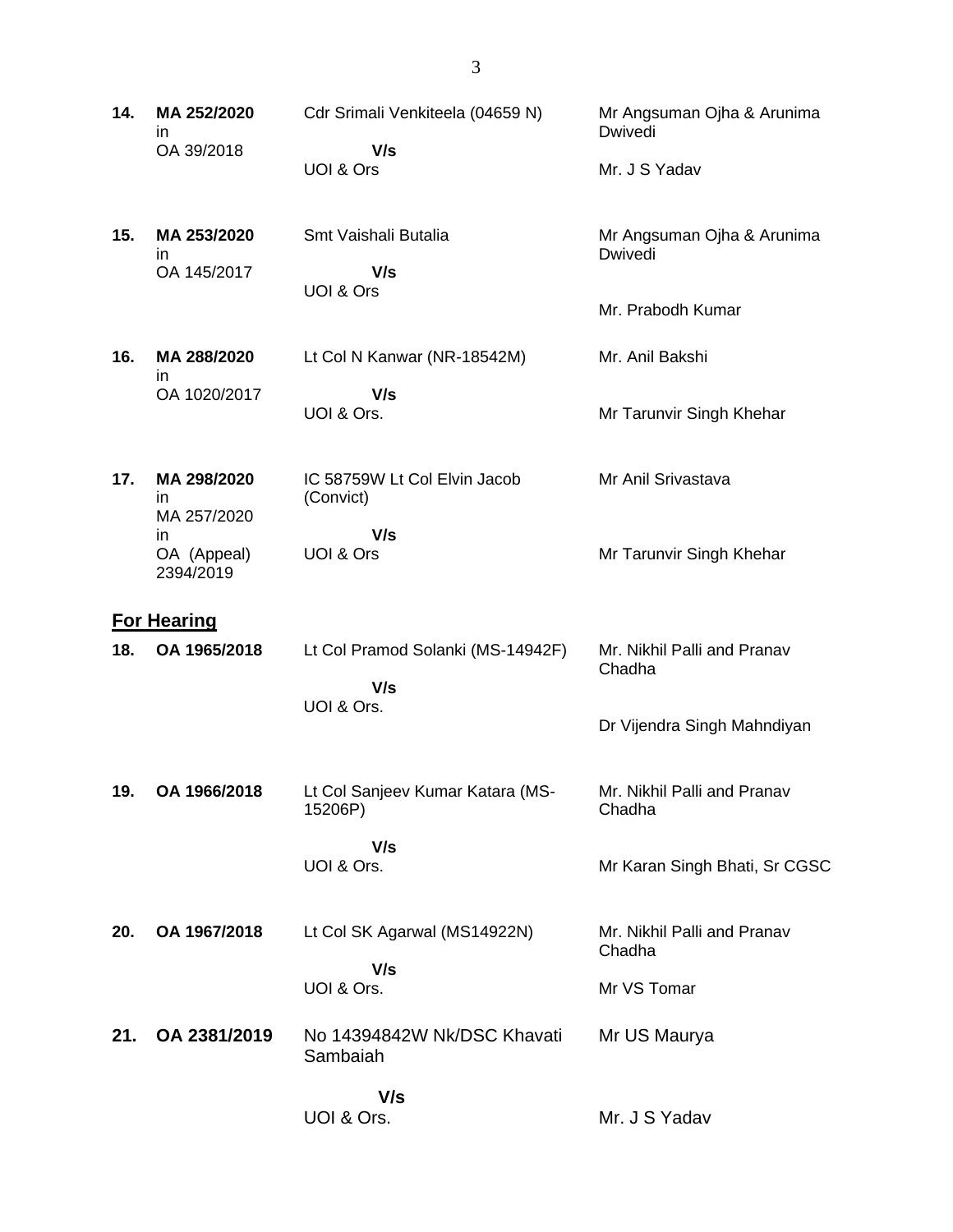|     | <b>For Final Hearing</b>         |                                                          |                                       |
|-----|----------------------------------|----------------------------------------------------------|---------------------------------------|
| 22. | TA 427/2010<br>WP(C) 2401/2008   | Ex Corporal B Prasad<br>V/s<br>UOI & Ors.                | Mr. A K Bakshi<br>Mr Harish V Shankar |
| 23. | OA 57/2011<br>with<br>MA 19/2017 | Ex Master Chief Petty Officer-1 Bhim<br>Sen Singh<br>V/s | Mr SS Pandey                          |
| 24. | OA 115/2019                      | UOI & Ors.<br>IC-60101X Lt Col Amit Mahendra<br>Sharma   | Mr VS Tomar<br>Mr. Rajiv Manglik      |
|     |                                  | V/s<br>UOI & Ors.                                        | Mr Tarunvir Singh Khehar              |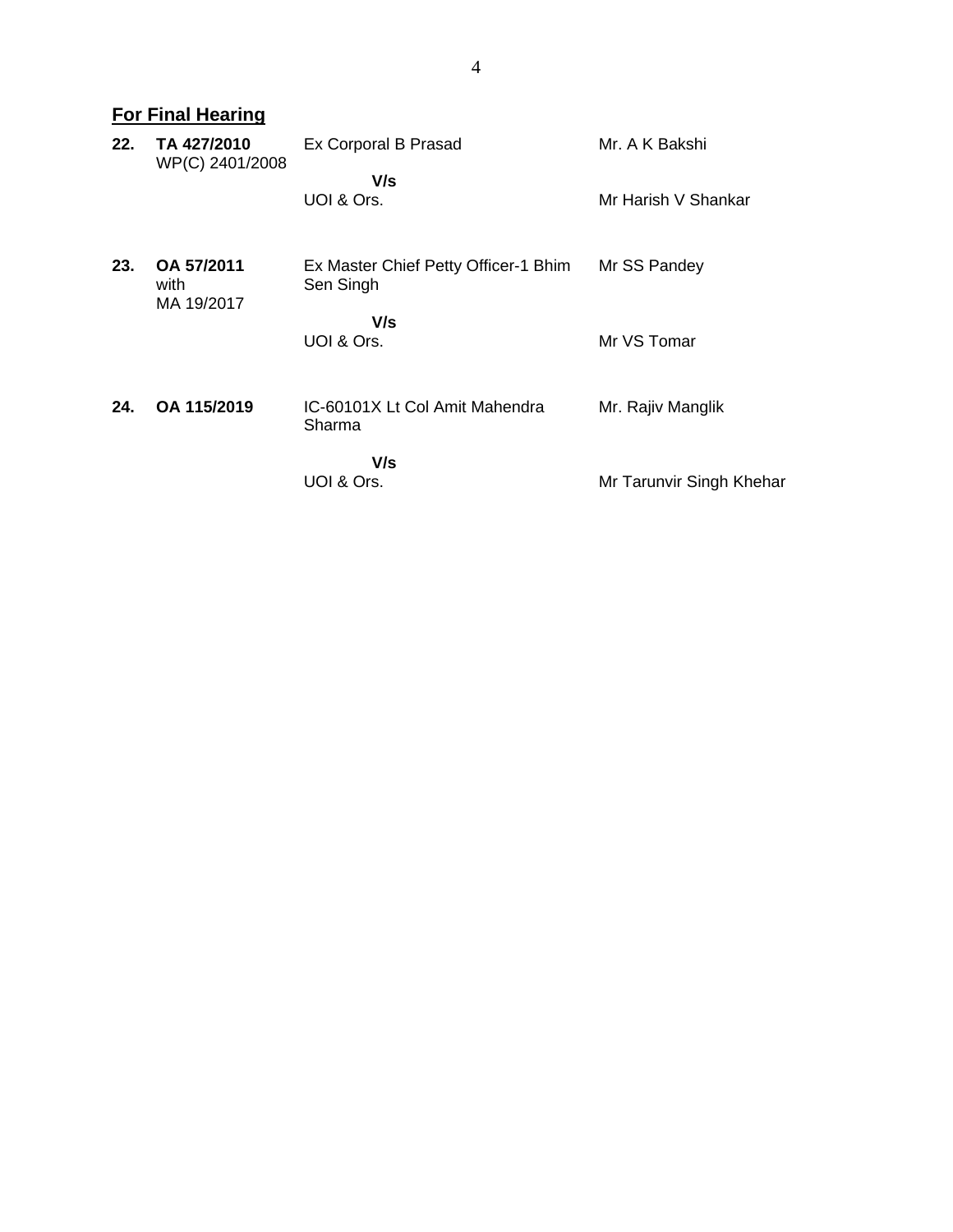# **ARMED FORCES TRIBUNAL, PRINCIPAL BENCH, NEW DELHI LIST OF BUSINESS**

**Date: 06-02-2020**

**Timing: 10:30 AM to 01.00 PM & 02.00 PM to 04.30 PM**

## **COURT No. 2 (Ground Floor)**

#### **CORAM:**

#### **HON'BLE MS. JUSTICE SUNITA GUPTA HON'BLE LT. GEN. PHILIP CAMPOSE**

|    | S. No. Case No.                     | <b>Parties Name</b>                      | <b>Advocate for Petitioner /</b><br><b>Respondents</b> |
|----|-------------------------------------|------------------------------------------|--------------------------------------------------------|
|    | For Judgement                       |                                          |                                                        |
| 1. | MA 1466/2019<br>in.                 | UOI & Ors.                               | Mr. Karan Singh Bhati                                  |
|    | TA 18/2010                          | V/s<br>Petty Officer Satbir Singh        | Mr. D J Singh                                          |
|    | <b>For Re-Hearing</b>               |                                          |                                                        |
| 2. | OA 2070/2018                        | Sqn Ldr Shilpa Rao (Retd)                | Mr. Sumit Choudhary                                    |
|    |                                     | V/s<br>UOI & Ors.                        | Mr. Harish V Shankar                                   |
|    | <b>For Admission</b>                |                                          |                                                        |
| 3. | OA 794/2019<br>with<br>MA 1417/2019 | No 2992296M Ex Sep Sunil Kumar<br>Kanwar | Ms Nishaka Tyagi                                       |
|    |                                     | V/s<br>UOI & Ors.                        | Mr. J S Rawat                                          |
| 4. | OA 1668/2019<br>with                | IC-42315L Brig Paramjit Singh            | Ms. Neela Gokhale                                      |
|    | MA 3019/2019                        | V/s<br>UOI & Ors.                        | Mr Karan Singh Bhati, Sr CGSC                          |
| 5. | OA 1691/2019<br>with                | Ex Sgt Sibnath Dey (742068-G)            | Mr. Praveen Kumar                                      |
|    | MA 2620/2019                        | V/s<br>UOI & Ors.                        | Ms Barkha Babbar                                       |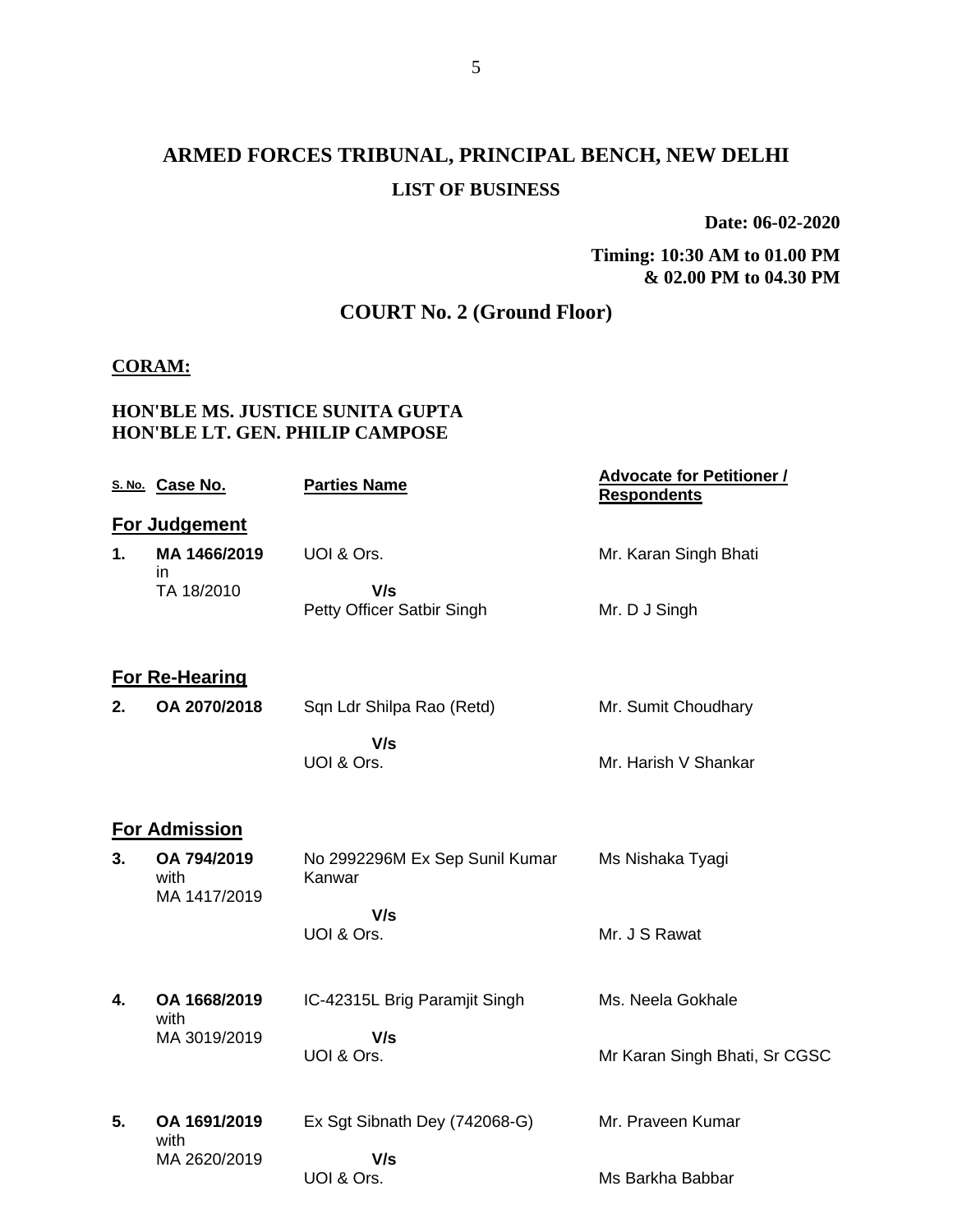| 6.          | OA 1703/2019                                     | Hav M Kumar (No 14651134 P)                                                              | Mr Virender Singh Kadian |
|-------------|--------------------------------------------------|------------------------------------------------------------------------------------------|--------------------------|
|             |                                                  | V/s<br>UOI & Ors.                                                                        | Mr. Arvind Patel         |
| 7.          | OA 1708/2019                                     | Ex Sub Nagendra Singh (JC 811103 A) Mr Ajit Kakkar, Ms Alpana Yadav<br>V/s<br>UOI & Ors. | & Madhuri Koli<br>None   |
| 8.          | OA 247/2020<br>with                              | Col Ashok Kumar Yadav (Retd) (No<br>30139 M)                                             | Mr Praveen Kumar         |
|             | MA 292/2020                                      | V/s<br>UOI & Ors.                                                                        | None                     |
| 9.          | OA 248/2020<br>with                              | Ex Cpl Ranjeet Kumar (No 751299)                                                         | Ms Pallavi Awasthi       |
|             | MA 293/2020                                      | V/s<br>UOI & Ors.                                                                        | None                     |
|             | <b>Pleadings not complete</b>                    |                                                                                          |                          |
| 10.         | OA 422/2016                                      | Gajendra Singh                                                                           | Mr. Sukhjinder Singh     |
|             |                                                  | V/s<br>UOI & Ors.                                                                        | Mr SD Windlesh           |
| 11.         | OA 12/2017<br>with                               | Lt Col Manohar Singh Rathore (Retd)                                                      | Mr. Naresh Ghai          |
|             | MA 106/2020<br>(OA 1895/2012)<br>(RB Chandigarh) | V/s<br>UOI & Ors.                                                                        | Mr. Prabodh Kumar        |
| <b>WITH</b> |                                                  |                                                                                          |                          |
| 12.         | OA 139/2017<br>with                              | Ex L Nk Abdul Rashid                                                                     | Mr Naresh Ghai           |
|             | MA 135/2017 &<br>MA 240/2020                     | V/s<br>UOI & Ors.                                                                        | Mr Prabodh Kumar         |
| <b>WITH</b> |                                                  |                                                                                          |                          |
| 13.         | OA 799/2017                                      | Ex Nk Braham Prakash                                                                     | Mr Naresh Ghai           |
|             |                                                  | V/s<br>UOI & Ors.                                                                        | Mr. Shyam Narayan        |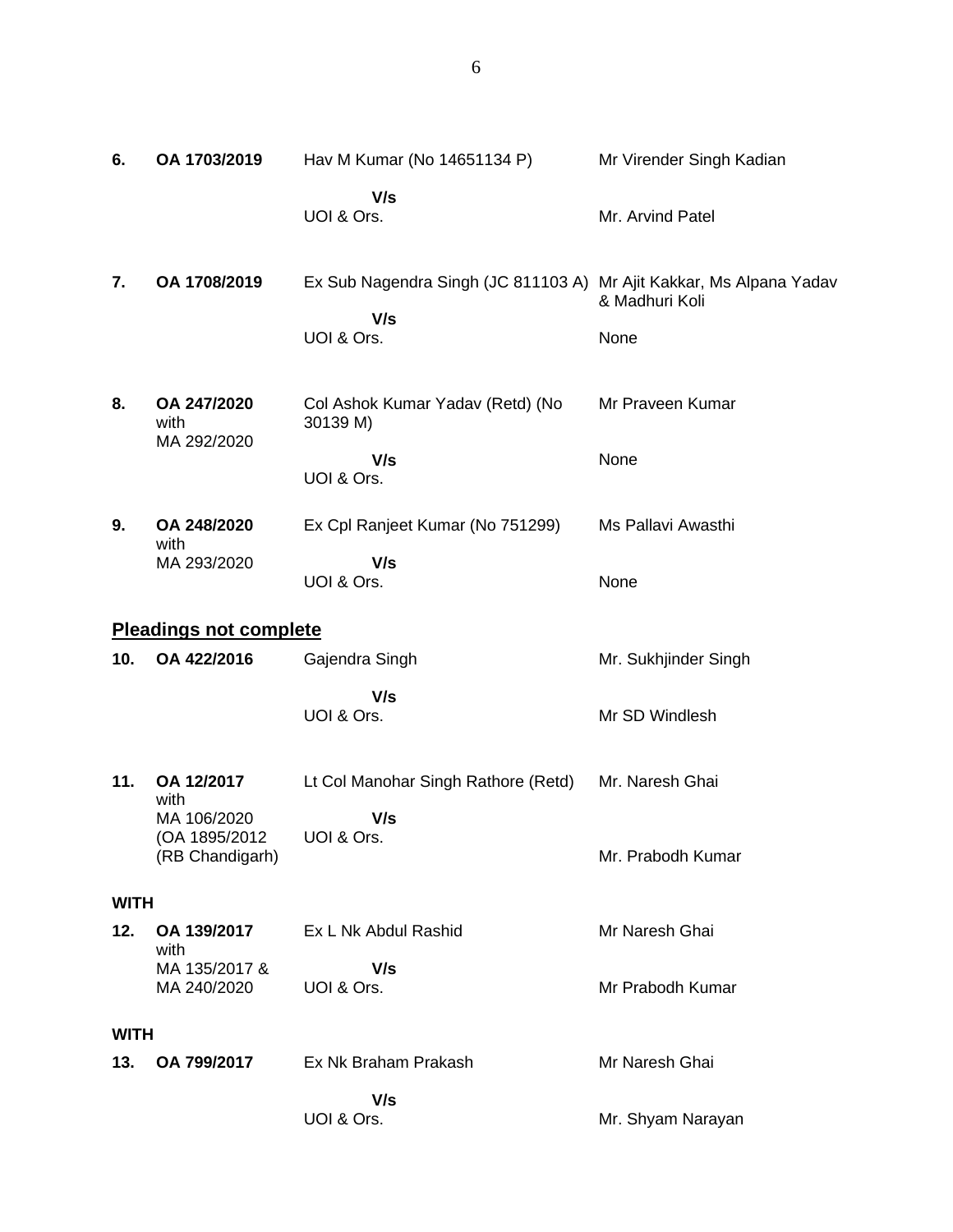| 14. | OA 636/2017                         | Ex Hav Brahampal Singh                    | Mr Ajit Kakkar                |
|-----|-------------------------------------|-------------------------------------------|-------------------------------|
|     |                                     | V/s<br>UOI & Ors.                         | Dr Vijendra Singh Mahndiyan   |
| 15. | OA 1212/2017                        | Gp Capt Atul Shukla (Retd)                | Mr. Naman Joshi               |
|     |                                     | V/s<br>UOI & Ors.                         | Dr. Vijendra Singh Mahandiyan |
| 16. | OA 901/2018                         | No 14362670Y Ex Hav Ram Naresh<br>Yadav   | Mr US Maurya                  |
|     |                                     | V/s<br>UOI & Ors.                         | Mr. Rajesh Kumar Das          |
| 17. | OA 294/2019<br>with                 | No 4181380P Ex L/Hav Man Singh            | Mr. VS Kadian                 |
|     | MA 791/2019 &<br>2440/2019          | V/s<br>UOI & Ors.                         | Ms. Barkha Babbar             |
| 18. | OA 416/2019                         | Ex Cfn Babu KK (No 14675909)              | Mr Rajendra Kumar             |
|     |                                     | V/s<br>UOI & Ors.                         | Mr. S D Windlesh              |
| 19. | OA 439/2019<br>with<br>MA 1002/2019 | Nk Rajender Singh (Retd) (NO<br>2875013M) | Ms Archana Ramesh             |
|     |                                     | V/s<br>UOI & Ors.                         | Ms. Barkha Babbar             |
| 20. | OA 447/2019<br>with<br>MA 1006/2019 | Ex LNk Yashwant Singh (No 4084174<br>F)   | Mr Virender Singh Kadian      |
|     |                                     | V/s<br>UOI & Ors.                         | Mr. D K Sabat                 |
| 21. | OA 798/2019                         | IC-42193M Col Rajeev D Nair (Retd)        | Mr. Adittya Singh Puar        |
|     |                                     | V/s<br>UOI & Ors.                         | Mr. V S Tomar                 |
| 22. | OA 801/2019<br>with                 | Cdr DP Singh (Retd) (No 02985 H)          | Mr Ved Prakash                |
|     | MA 1421/2019                        | V/s<br>UOI & Ors.                         | Mr. S P Sharma                |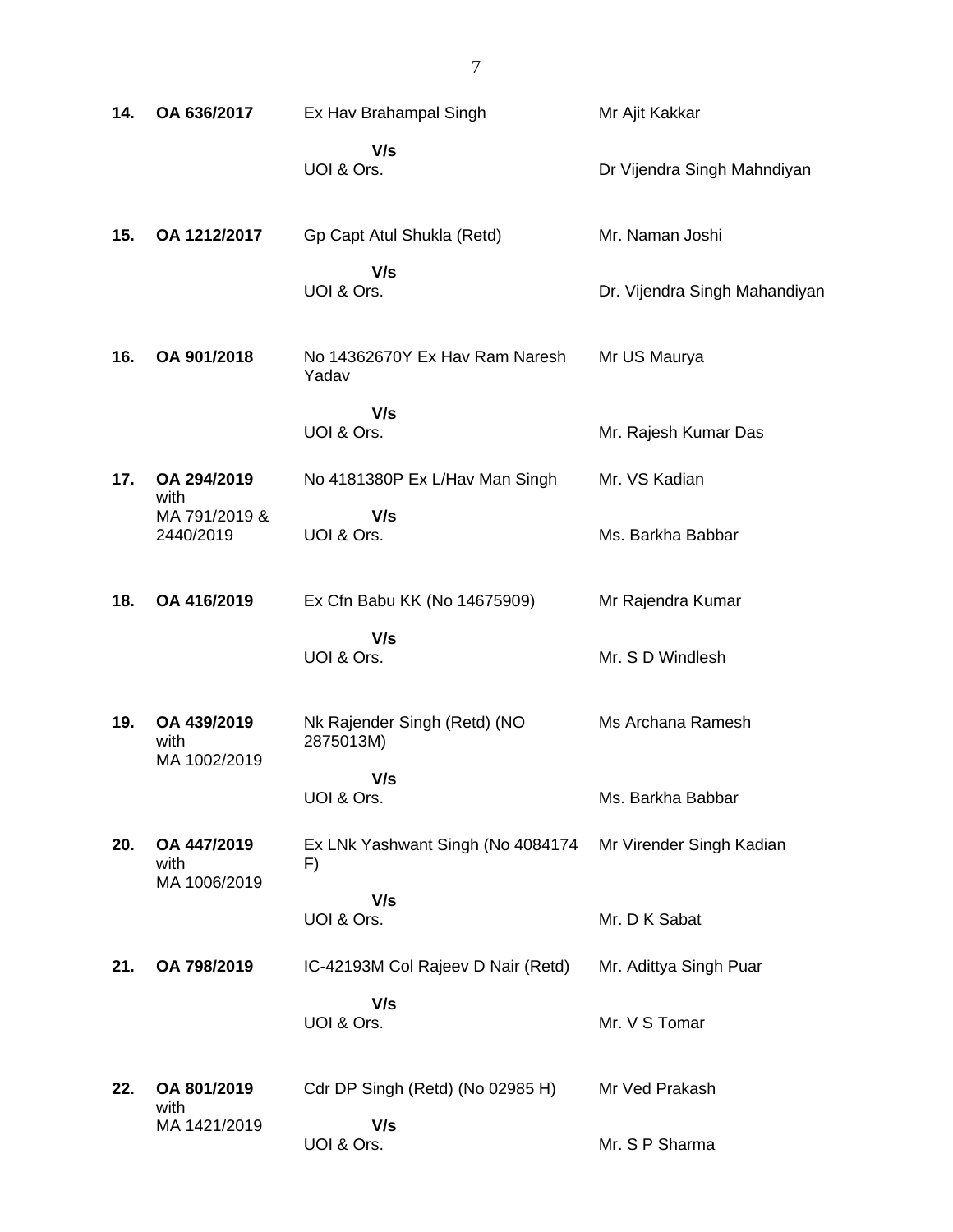| 23. | OA (Appeal)<br>151/2020             | IC-73354L Maj Manish Kumar                                                             | Ms. Neela Gokhale                                                |
|-----|-------------------------------------|----------------------------------------------------------------------------------------|------------------------------------------------------------------|
|     | with<br>MA 290/2020                 | V/s<br>UOI & Ors.                                                                      | Mr. Karan Singh Bhati, Sr.<br><b>CGSC</b>                        |
|     | <b>For Execution</b>                |                                                                                        |                                                                  |
| 24. | MA 683/2019<br>in.<br>OA 1197/2016  | No 14226926W Ex Hav (Hony Nb Sub) Mr. JP Sharma & Associates<br>Ram Sagar Singh<br>V/s |                                                                  |
|     |                                     | UOI & Ors.                                                                             | Dr. Vijendra Singh Mahndiyan,<br>Mr Khushal Mohal for SBI, Patna |
| 25. | MA 1529/2019<br>in.<br>OA 407/2016  | Smt Saroj Devi W/o Late Havildar<br>Rambir                                             | Ms Archana Ramesh                                                |
|     |                                     | V/s<br>UOI & Ors                                                                       | Mr. Ashok Chaitanya                                              |
|     | <b>Miscellaneous</b>                |                                                                                        |                                                                  |
| 26. | RA 54/2019<br>with<br>MA 2135/2019  | Gnr/Opr Devi Ram (Retd) (No<br>14387377 M)                                             | Mr RK Rastogi                                                    |
|     | in.                                 | V/s                                                                                    |                                                                  |
|     | OA 722/2016                         | UOI & Ors                                                                              | Mr. Ashok Chaitanya                                              |
| 27. | MA 2723/2019<br>in.<br>OA 1429/2019 | Ex AC (U/T) Karan Singh (No<br>7000213)<br>V/s                                         | Mr. Baljeet Singh                                                |
|     |                                     | UOI & Ors                                                                              | Mr VS Tomar for R 1 to 3 & 5, Mr<br>JS Arora for R-4             |
| 28. | MA 289/2020<br>in                   | Maj Rubina Kaur Keer (SS 43767 A)                                                      | Ms. Neela Gokhale                                                |
|     | OA 1157/2019                        | V/s<br>UOI & Ors.                                                                      | Mr Karan Singh Bhati, Sr CGSC                                    |
|     | <b>Part Heard</b>                   |                                                                                        |                                                                  |
| 29. | OA 875/2016                         | Lt Col (Retd) Ramanpreet Singh Bajwa                                                   | Mr. Mohan Kumar, Rashmi<br>Singh, Rohit Pratap & Associates      |
|     |                                     | V/s<br>UOI & Ors.                                                                      | Mr Avdhesh Kumar Singh                                           |
|     | <b>Pleadings complete</b>           |                                                                                        |                                                                  |
| 30. | OA 476/2015<br>with                 | Pradeep Kumar Duhan                                                                    | Mr. H S Dahiya                                                   |
|     | MA 500/2015                         | V/s<br>UOI & Ors.                                                                      | Mr Arvind Patel                                                  |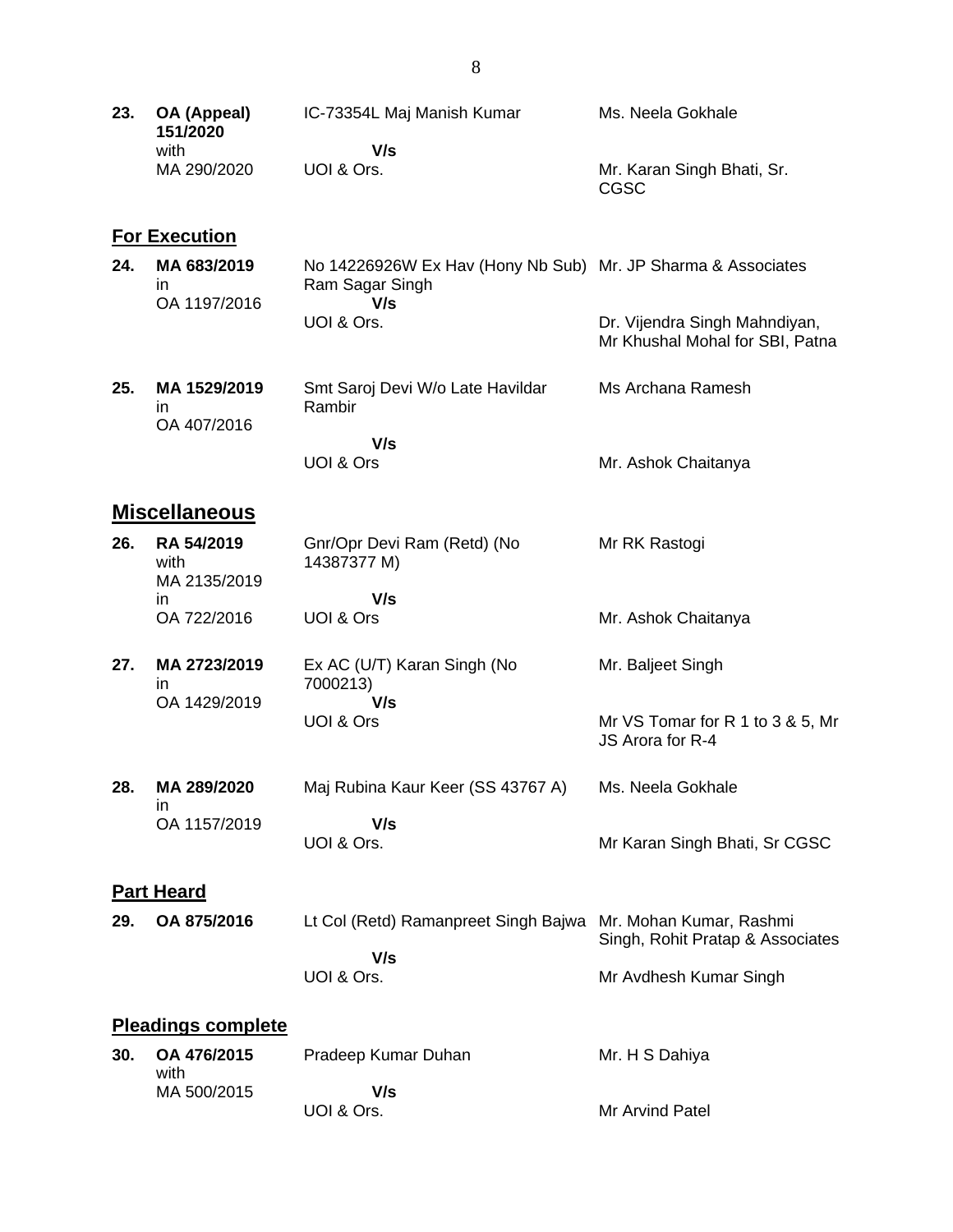| 31. | OA 794/2015<br>with                                       | Ex CPL Andrade (Retd)                              | Mr. S S Pandey                                         |  |  |
|-----|-----------------------------------------------------------|----------------------------------------------------|--------------------------------------------------------|--|--|
|     | MA 1234/2019 &<br>1235/2019                               | V/s<br>UOI & Ors.                                  | Dr Vijendra Singh Mahndiyan                            |  |  |
| 32. | OA 78/2016                                                | Ex GDR Rajender Singh                              | Mr. S S Pandey                                         |  |  |
|     |                                                           | V/s<br>UOI & Ors.                                  | Mr Shyam Narayan                                       |  |  |
| 33. | OA 1034/2016<br>with                                      | Wg Cdr Pawan Arora (Retd.)                         | Mr. Ajai Bhalla                                        |  |  |
|     | MA 809/2016                                               | V/s<br>UOI & Ors.                                  | Mr Arvind Patel                                        |  |  |
| 34. | OA 1401/2016                                              | <b>Birg Narinder Singh</b>                         | Mr. T Parshad                                          |  |  |
|     |                                                           | V/s<br>UOI & Ors.                                  | Mr Harish V Shankar                                    |  |  |
| 35. | OA 958/2017                                               | Mrs Sushmita Pandey                                | Mr Aditya Singh Puar                                   |  |  |
|     |                                                           | V/s<br>UOI & Ors.                                  | Mr JS Rawat                                            |  |  |
|     | <b>For Final Hearing</b>                                  |                                                    |                                                        |  |  |
| 36. | OA 194/2017<br>with MA 494/2017,                          | Ex Swr Dharam Pal                                  | Applicant-in-Person                                    |  |  |
|     | MA 831/2018,<br>MA 1918/2018 & UOI & Ors.<br>MA 1919/2018 | V/s                                                | Ms Barkha Babbar                                       |  |  |
|     | HON'BLE MS. JUSTICE SUNITA GUPTA WILL SIT SINGLY          |                                                    |                                                        |  |  |
|     |                                                           |                                                    |                                                        |  |  |
|     | S. No. Case No.                                           | <b>Parties Name</b>                                | <b>Advocate for Petitioner /</b><br><b>Respondents</b> |  |  |
|     | <b>For Hearing</b>                                        |                                                    |                                                        |  |  |
| 1.  | OA 266/2018<br>(RB, CHENNAI)                              | Ex Sub C Muthaian (TJ 2090L)                       | Ms Edwin Jerome & V.K.<br>Vijayakumaran                |  |  |
|     |                                                           | V/s<br>UOI & Ors.                                  | Mr V. Balasubramanian                                  |  |  |
| 2.  | OA 267/2018<br>(RB, CHENNAI)                              | Ex Hony Nb Sub M Chelladurai<br>(10452492K)<br>V/s | Mr M Selvaraj                                          |  |  |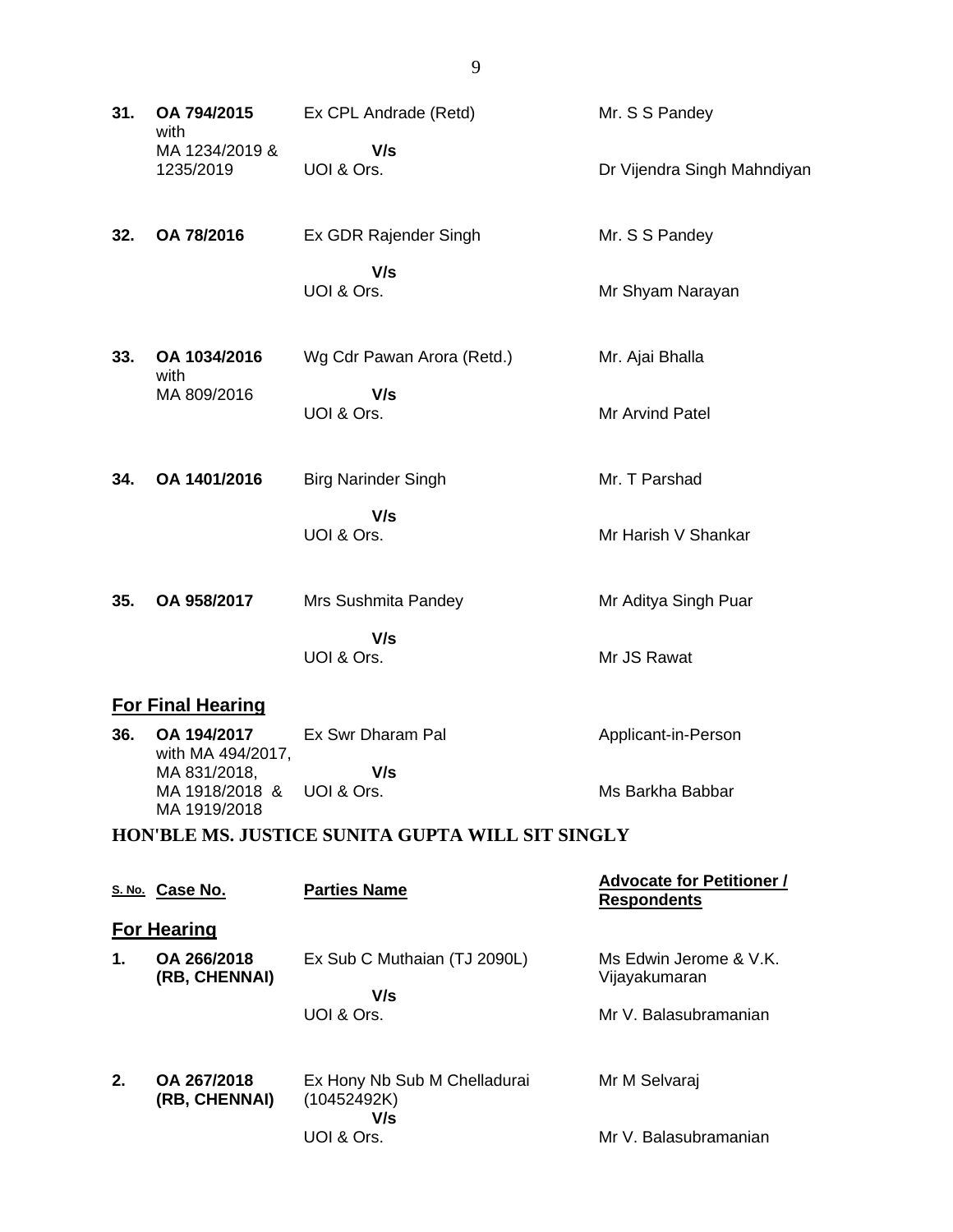# **ARMED FORCES TRIBUNAL, PRINCIPAL BENCH, NEW DELHI LIST OF BUSINESS**

**Date: 06-02-2020**

**Timing: 11:00 AM**

## **PRINCIPAL REGISTRAR COURT**

|    | S. No. Case No.                     | <b>Parties Name</b>                                                                              | <b>Advocate for Petitioner /</b><br><b>Respondents</b> |
|----|-------------------------------------|--------------------------------------------------------------------------------------------------|--------------------------------------------------------|
|    | <b>For Appearance/Direction</b>     |                                                                                                  |                                                        |
| 1. | OA 625/2019<br>with<br>MA 1204/2019 | Ex Sep Rameswar Dayal (No<br>14516980)                                                           | Mr AK Trivedi & Associates                             |
|    |                                     | V/s                                                                                              |                                                        |
|    |                                     | UOI & Ors.                                                                                       | Mr. Waiz Ali Noor                                      |
| 2. | OA 626/2019<br>with<br>MA 1205/2019 | Ex Sep Virendra Kumar Soni (No<br>14596831)                                                      | Mr AK Trivedi & Associates                             |
|    |                                     | V/s                                                                                              |                                                        |
|    |                                     | UOI & Ors.                                                                                       | Mr. Rajesh Kumar Das                                   |
| 3. | OA 775/2019<br>with<br>MA 1376/2019 | Col Shree Ram Singh (Retd) (IC 47499 Mr T Parshad<br>Y)                                          |                                                        |
|    |                                     | V/s                                                                                              |                                                        |
|    |                                     | UOI & Ors.                                                                                       | Mr. S D Windlesh                                       |
| 4. | OA 786/2019<br>with<br>MA 1386/2019 | Smt. Sukhjit Sandhu W/O Late (25972- Mr. Anil Srivastava & Associates<br>T) Sqn Ldr Satpal Singh |                                                        |
|    |                                     | V/s                                                                                              |                                                        |
|    |                                     | UOI & Ors.                                                                                       | Dr. Vijendra Singh Mahndiyan                           |
| 5. | OA 787/2019<br>with<br>MA 300/2020  | IC-32867L Lt Col Amarjit Singh Malik<br>(Retd)                                                   | Mr. Anil Srivastava                                    |
|    |                                     | V/s                                                                                              |                                                        |
|    |                                     | UOI & Ors.                                                                                       | Mr. Tarunvir Singh Khehar                              |
| 6. | OA 804/2019                         | Ex Hav Deep Bahadur Rana (No<br>4360627 F)                                                       | Ms Sangeeta Tomar                                      |
|    |                                     | V/s                                                                                              |                                                        |
|    |                                     | UOI & Ors.                                                                                       | Mr Harish V Shankar                                    |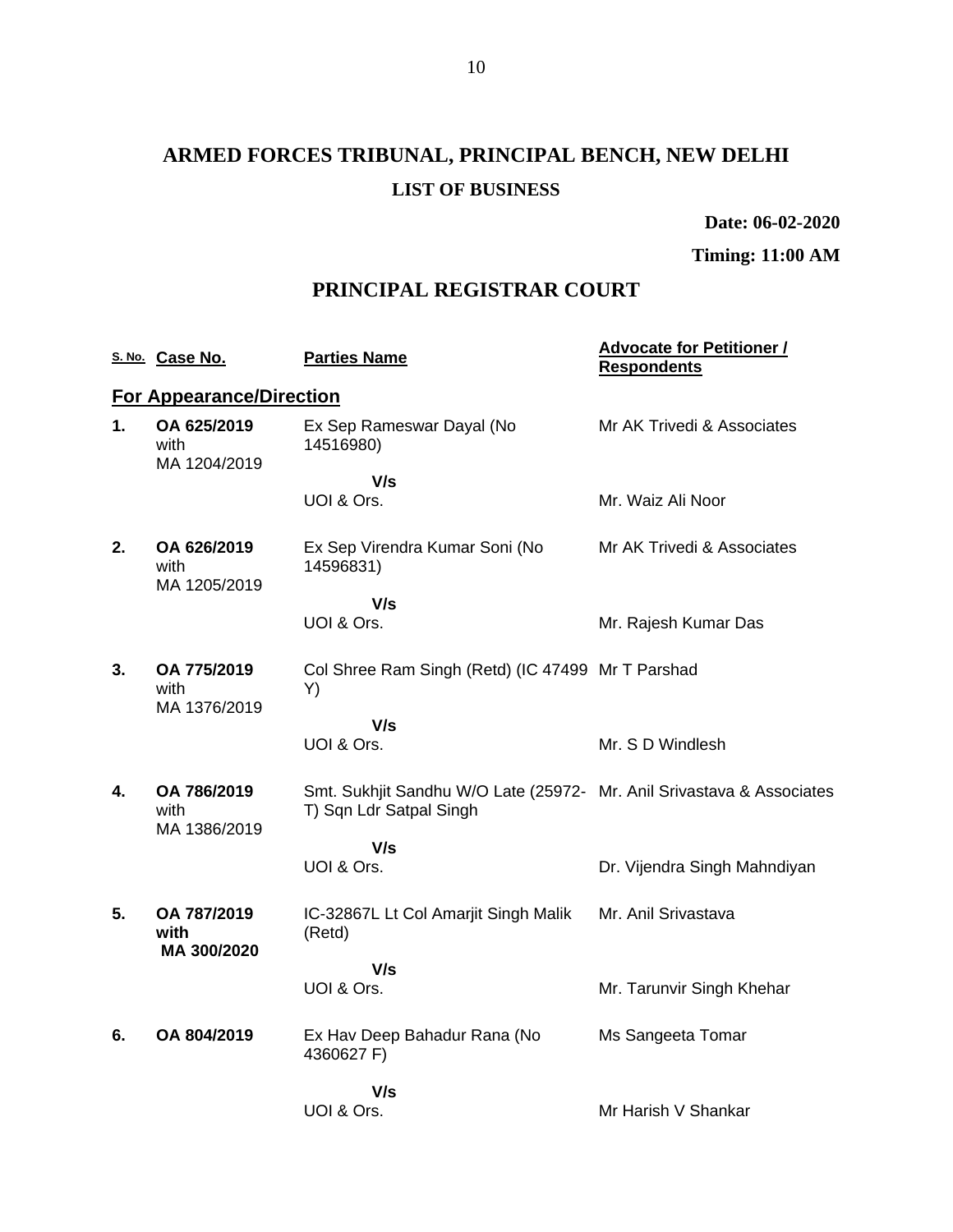| 7.  | OA 813/2019<br>with<br>MA 1441/2019 | Smt Sarita Chaudhary Wd/O Late Naik<br>Purshottam Chaudhary (No<br>15382186K) | Ms. Akanksha Mishra & Mr. KK<br>Mishra    |
|-----|-------------------------------------|-------------------------------------------------------------------------------|-------------------------------------------|
|     |                                     | V/s<br>UOI & Ors.                                                             | Mr. Ashok Chaitanya                       |
| 8.  | OA (Appeal)<br>820/2019             | Ex Nb Sub (Opr) A Srinivasan (JC<br>275912K)                                  | Mr Indra Sen Singh & Abhishek<br>Singh    |
|     |                                     | V/s<br>UOI & Ors.                                                             | Mr. Karan Singh Bhati, Sr.<br><b>CGSC</b> |
| 9.  | OA 827/2019<br>with                 | No. 624936 HFO Jai Kumar Giri<br>(Retd.)                                      | Mr. Manoj Kr Gupta                        |
|     | MA 180/2020                         | V/s                                                                           |                                           |
|     |                                     | UOI & Ors.                                                                    | Mr. J S Rawat                             |
| 10. | OA 828/2019                         | Lt Col Sanjay Dalal (Retd) (IC-51155X)                                        | Mr. Ajit Kakkar & Associates              |
|     |                                     | V/s<br>UOI & Ors.                                                             | Mr. Harish V Shankar                      |
| 11. | OA 948/2019<br>with                 | No 127722B Ex LS Niranjan Ghosh                                               | Mr. Manoj Kumar Gupta                     |
|     | MA 1603/2019                        | V/s<br>UOI & Ors.                                                             | Mr. Karan Singh Bhati, Sr.<br><b>CGSC</b> |
| 12. | OA 968/2019<br>with                 | Mrs Geetu Vaid W/O Late Sqn Ldr<br>Anuj Vaid (18264)                          | Mr Baljeet Singh                          |
|     | MA 1636/2019                        | V/s<br>UOI & Ors.                                                             | Mr. Harish V Shankar                      |
| 13. | OA 969/2019                         | Gp Capt Harshad Narendra Gabhare<br>(Retd) (No 21519)                         | Mr Baljeet Singh                          |
|     |                                     | V/s                                                                           |                                           |
|     |                                     | UOI & Ors.                                                                    | Mr. K K Tyagi                             |
| 14. | OA 970/2019<br>with<br>MA 1637/2019 | Gp Capt Raman Sahay (Retd) (No<br>20123)                                      | Mr Baljeet Singh                          |
|     |                                     | V/s<br>UOI & Ors.                                                             | Mr. K K Tyagi                             |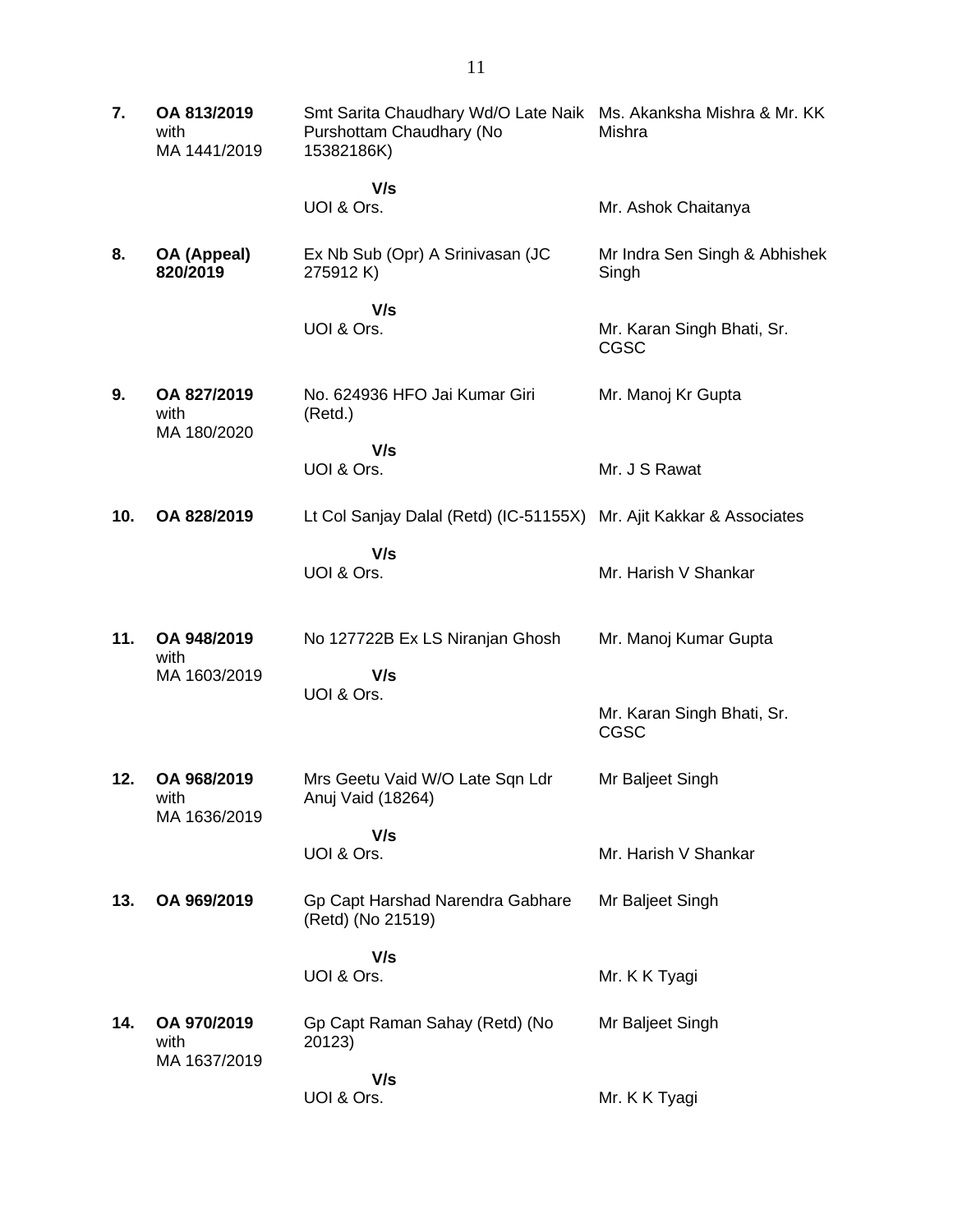| 15. | OA 1117/2019                         | Brig Yogesh Kapoor (Retd) (IC 42779 Mr Virender Singh Kadian<br>H)  |                                           |
|-----|--------------------------------------|---------------------------------------------------------------------|-------------------------------------------|
|     |                                      | V/s<br>UOI & Ors.                                                   | Mr. Avdhesh Kumar Singh                   |
| 16. | OA 1119/2019<br>with<br>MA 1812/2019 | Ex Nk Udaya Kumar Das (No<br>14578903 H)                            | Mr Ajit Kakkar & Associates               |
|     |                                      | V/s<br>UOI & Ors.                                                   | Ms. Suman Chauhan                         |
| 17. | OA 1123/2019                         | No. 7781463-A Sep Upendra Kumar<br>(Retd.)                          | Mr. Virender Singh Kadian                 |
|     |                                      | V/s<br>UOI & Ors.                                                   | Ms. Barkha Babbar                         |
| 18. | OA 1138/2019                         | Ex POAF Bhag Singh Jakhar (No<br>137214 A)                          | Mr Ved Prakash                            |
|     |                                      | V/s<br>UOI & Ors.                                                   | Mr. Karan Singh Bhati, Sr.<br><b>CGSC</b> |
| 19. | OA 1149/2019<br>with<br>MA 1864/2019 | Ex CH AA Pradeep Kumar U (No<br>181951 A)                           | Mr Ved Prakash                            |
|     |                                      | V/s<br>UOI & Ors.                                                   | Mr. Ashok Chaitanya                       |
| 20. | OA 1179/2019<br>with<br>MA 1924/2019 | HFO (Retd) Hradyesh Kumar Varshney Mr Praveen Kumar<br>(No 669807L) |                                           |
|     |                                      | V/s<br>UOI & Ors.                                                   | Mr Harish V Shankar                       |
| 21. | OA 1194/2019<br>with<br>MA 1936/2019 | Ex Hony Nb Sub Surender Pal Singh<br>(No 2441782 W)                 | Mr SM Dalal                               |
|     |                                      | V/s<br>UOI & Ors.                                                   | Ms. Barkha Babbar                         |
| 22. | OA 1339/2019<br>with                 | HFL (Retd) Allamahar (657705-R)                                     | Mr. Praveen Kumar                         |
|     | MA 2088/2019                         | V/s<br>UOI & Ors.                                                   | Mr. K K Tyagi                             |
| 23. | OA 1493/2019<br>with                 | Ex Sep Udmi Ram (No 4146265)                                        | Mr AK Trivedi & Associates                |
|     | MA 2413/2019                         | V/s<br>UOI & Ors.                                                   | Mr Y P Singh                              |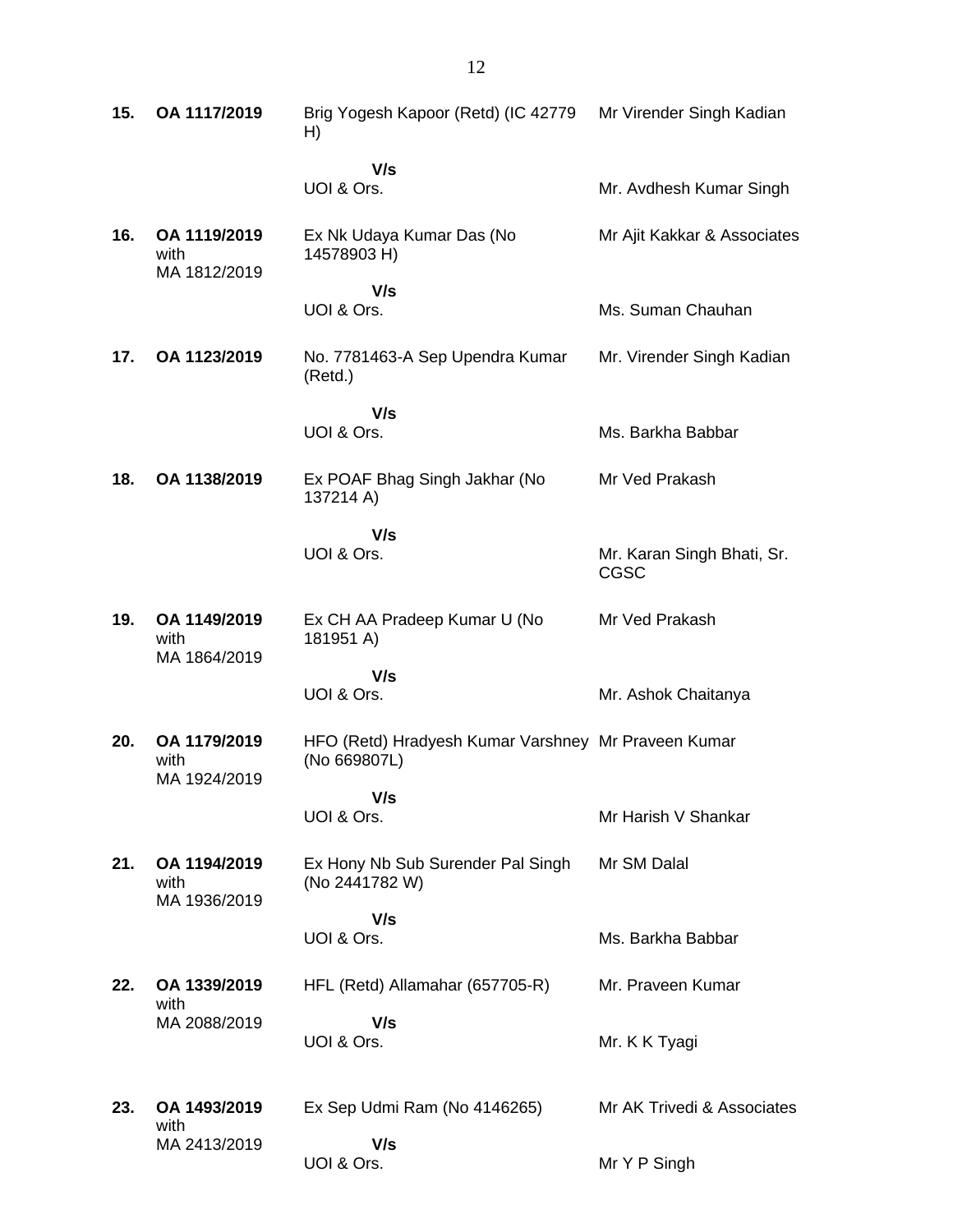| 24. | OA 1494/2019<br>with<br>MA 2415/2019 | Ex CHMECH Manik Chandra Das (No<br>168549 T)                              | Mr OS Punia        |
|-----|--------------------------------------|---------------------------------------------------------------------------|--------------------|
|     |                                      | V/s<br>UOI & Ors.                                                         | None               |
| 25. | OA 1737/2019                         | Ex PO EL (R) Rahul Kumar Tyagi<br>$(138960-W)$                            | Mr. Ved Prakash    |
|     |                                      | V/s<br>UOI & Ors.                                                         | Mr Arvind Patel    |
| 26. | OA 1742/2019<br>with<br>MA 2659/2019 | Ex MWO Hony FO Gaukaran Nath<br>Dubey (651785-G)                          | Mr. U S Maurya     |
|     |                                      | V/s<br>UOI & Ors.                                                         | Mr Neeraj, Sr CGSC |
| 27. | OA 1743/2019                         | Gp Capt Dilip Kumar Saluja (Retd) (No Mr. Baljeet Singh<br>18753)         |                    |
|     |                                      | V/s<br>UOI & Ors.                                                         | None               |
| 28. | OA 1845/2019                         | No. 15113579-L Sep/DSC Rajesh<br>Kumar                                    | Mr. U S Maurya     |
|     |                                      | V/s<br>UOI & Ors.                                                         | Mr. S D Windlesh   |
| 29. | OA 1942/2019                         | No. 113937-Z Ex MCELP-I (HON SLT) Mr. Virender Singh Kadian<br>Anup Singh |                    |
|     |                                      | V/s<br>UOI & Ors.                                                         | Mr. J S Yadav      |
| 30. | OA 1943/2019                         | LNK/DSC Bikram Singh (No 8030871<br>M)                                    | Mr US Maurya       |
|     |                                      | V/s<br>UOI & Ors.                                                         | Mr. Rajeev Kumar   |
| 31. | OA 2010/2019<br>with<br>MA 2934/2019 | Ex ME I Karamvir Singh Yadav<br>$(133219-Y)$                              | Mr. Ved Prakash    |
|     |                                      | V/s<br>UOI & Ors.                                                         | Ms. Barkha Babbar  |